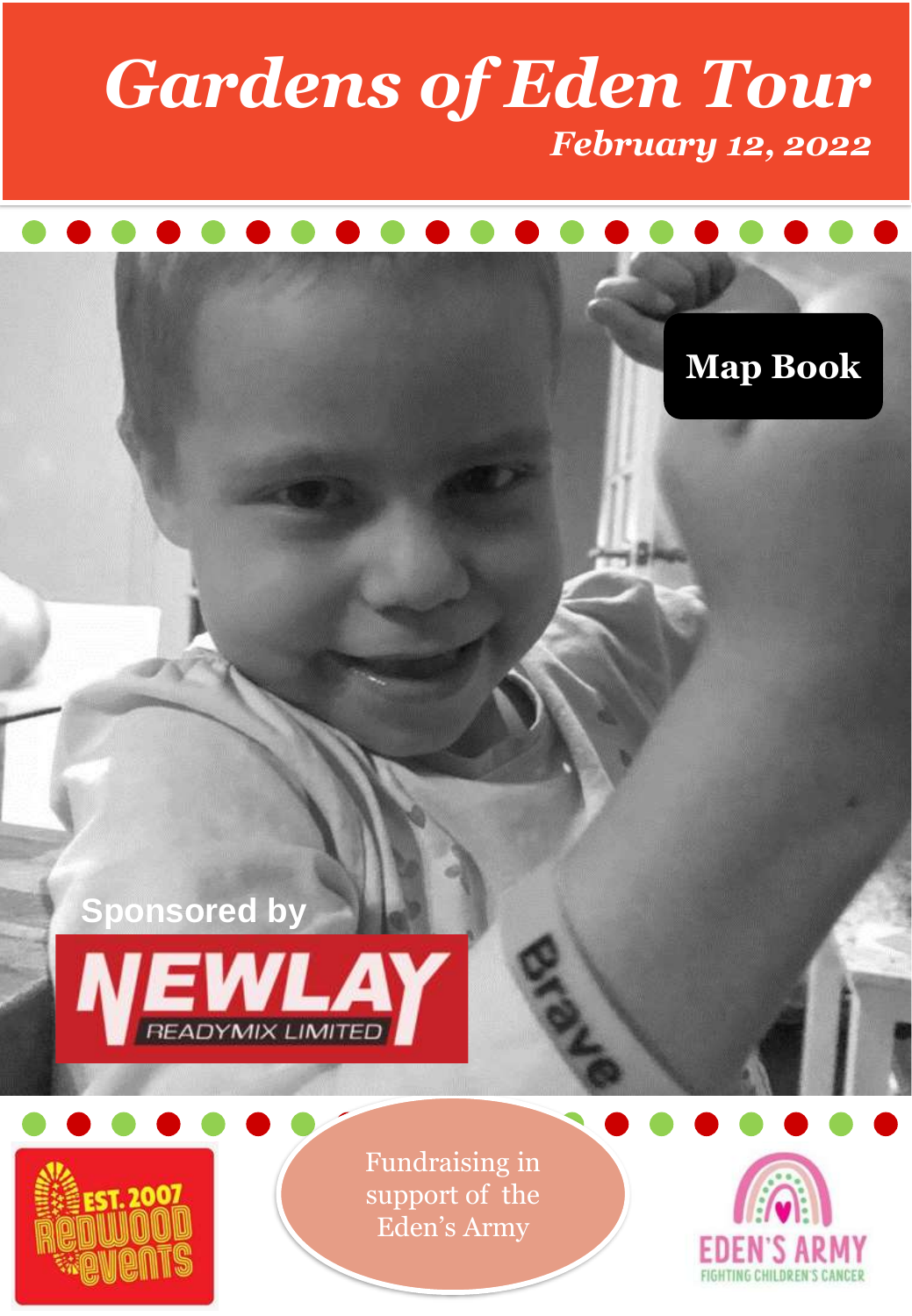# *Our Event*

. . . . . . . .

**To Honley Park**

**To Meltham Pleasure Gardens**

**Supporting Eden and her family**

**To Greenhead Park**

**To Beaumont Park**

**To Somerset Road Park**

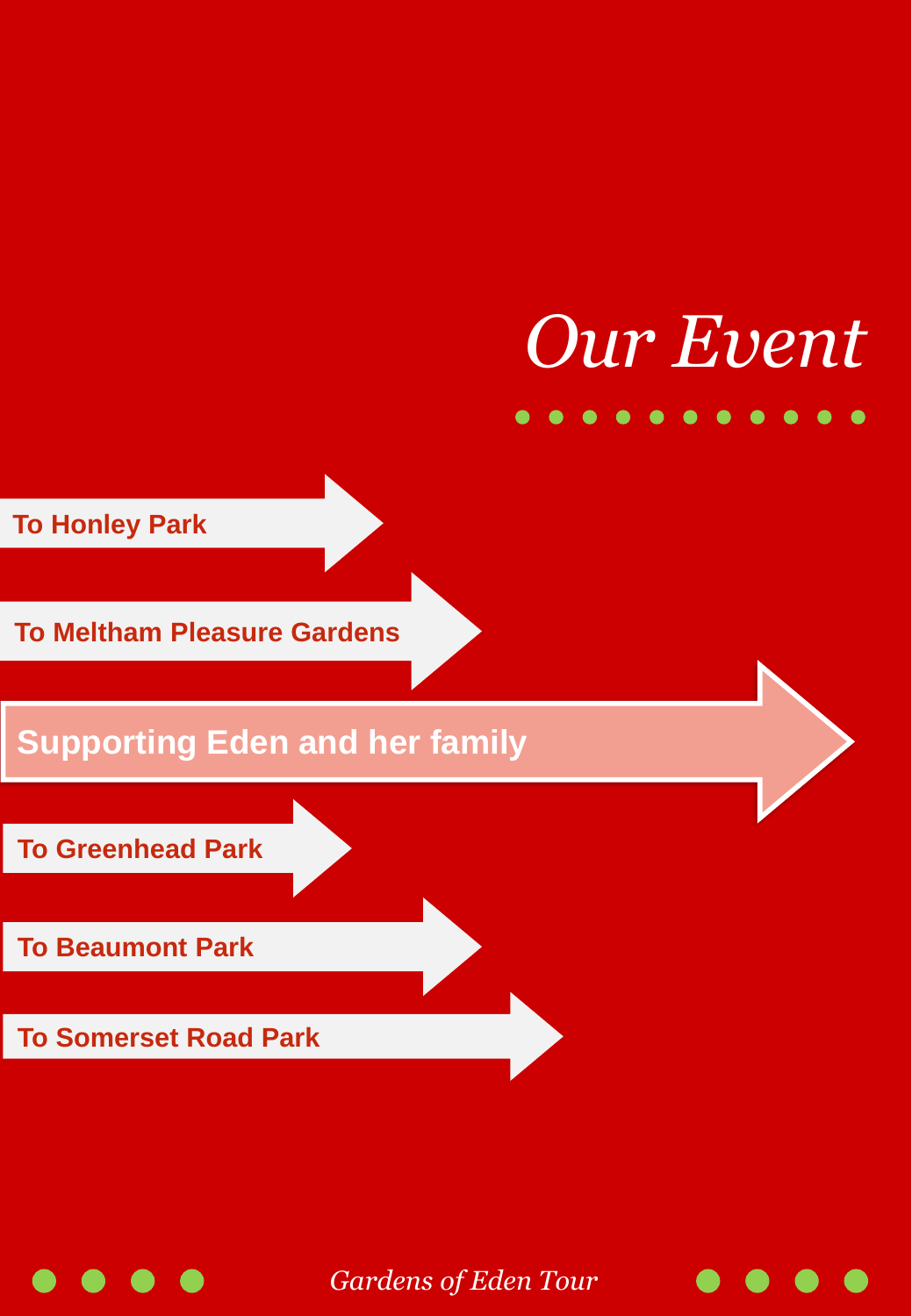

This event is team event with teams of walkers taking on a circular route starting and finishing at Scholes Cricket Club. The route of a little over 20 miles has been broken down into seven stages, each of which ends at a park or gardens, somewhere where games are played. There is a lunch stop at the John Smith's Stadium where there are various food retail outlets to provide refreshments.

| <b>Stage</b> | <b>From</b>                     | To                              | <b>Miles</b> | <b>Start</b> | End         |
|--------------|---------------------------------|---------------------------------|--------------|--------------|-------------|
|              |                                 |                                 |              | <b>Time</b>  | <b>Time</b> |
|              | Scholes Cricket Club            | <b>Meltham Pleasure Gardens</b> | 4.33         | 9.00         | 10.18       |
| 2            | <b>Meltham Pleasure Gardens</b> | <b>Beaumont Park</b>            | 3.39         | 10.28        | 11.29       |
| 3            | <b>Beaumont Park</b>            | <b>Greenhead Park</b>           | 2.21         | 11.39        | 12.19       |
| 4            | Greenhead Park                  | The John Smith's Stadium        | 1.45         | 12.29        | 12.55       |
| <b>LUNCH</b> |                                 |                                 |              |              |             |
|              | The John Smith's Stadium        | Somerset Road Park              | 3.11         | 13.30        | 14.26       |
| 6            | Somerset Road Park              | Honley Park                     | 3.65         | 14.36        | 15.42       |
|              | <b>Honley Park</b>              | Scholes Cricket Club            | 4.59         | 15.52        | 17.15       |

Teams will be set off at 20 second intervals at the start to prevent excessive crowding on pavements. As stage ends, one person from each team will need to check in with the marshals. At the lunch stop, teams will be restarted again in 20 second intervals.

There is no demand for all members of the team to walk every one of the seven stages. This allows for people of differing walking abilities to take part. If a team chooses to walk the route in some sort of rotating stage rota, they will need to provide their own support vehicle.



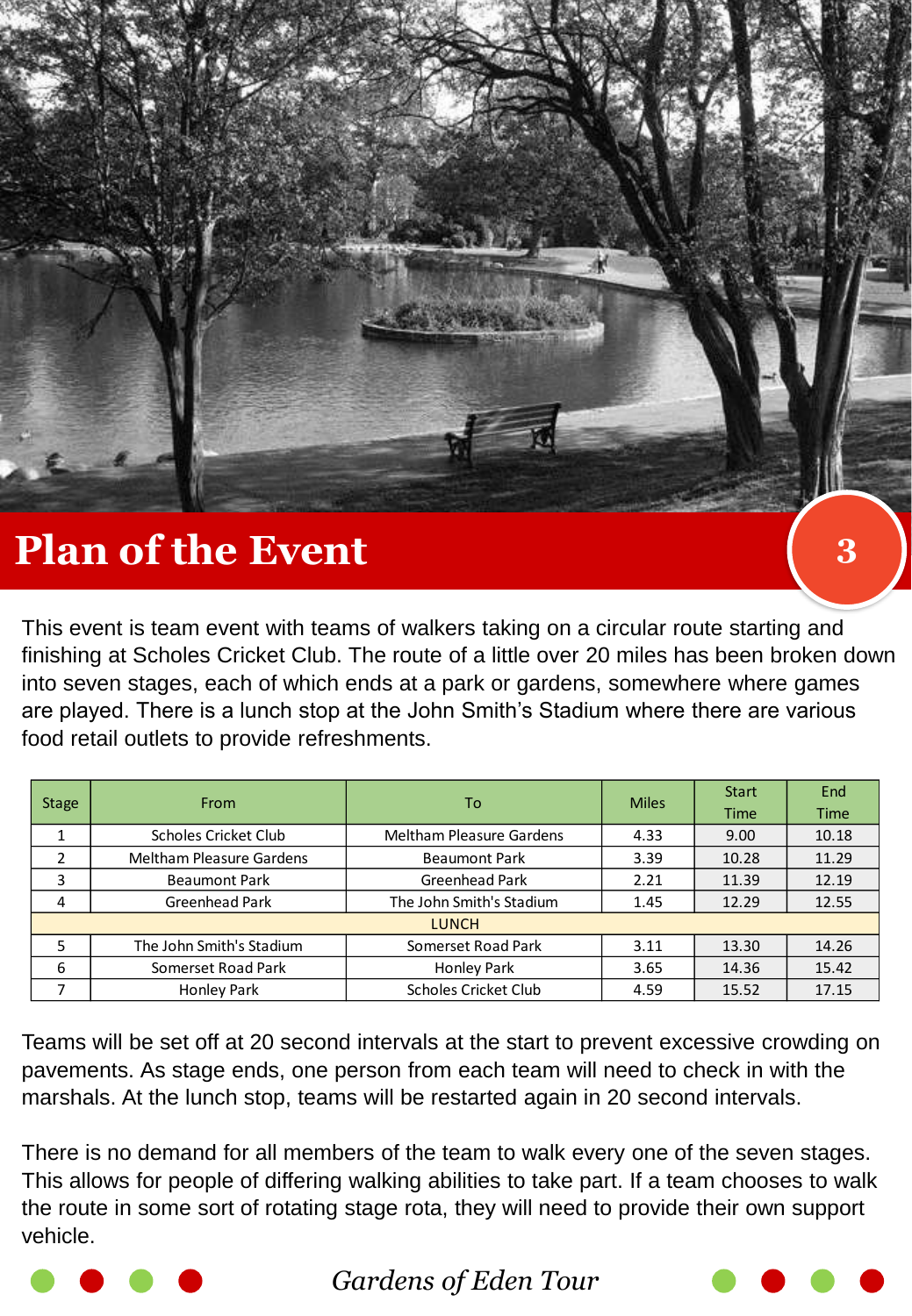## *Our Plan*  $\bullet\; \bullet\; \bullet\; \bullet\; \bullet\; \bullet\; \bullet\; \bullet$

**To Honley Park**

**To Greenhead Park**

**Supporting Eden and her family**

**To Meltham Pleasure Gardens**

**To Beaumont Park**

**To Somerset Road Park**

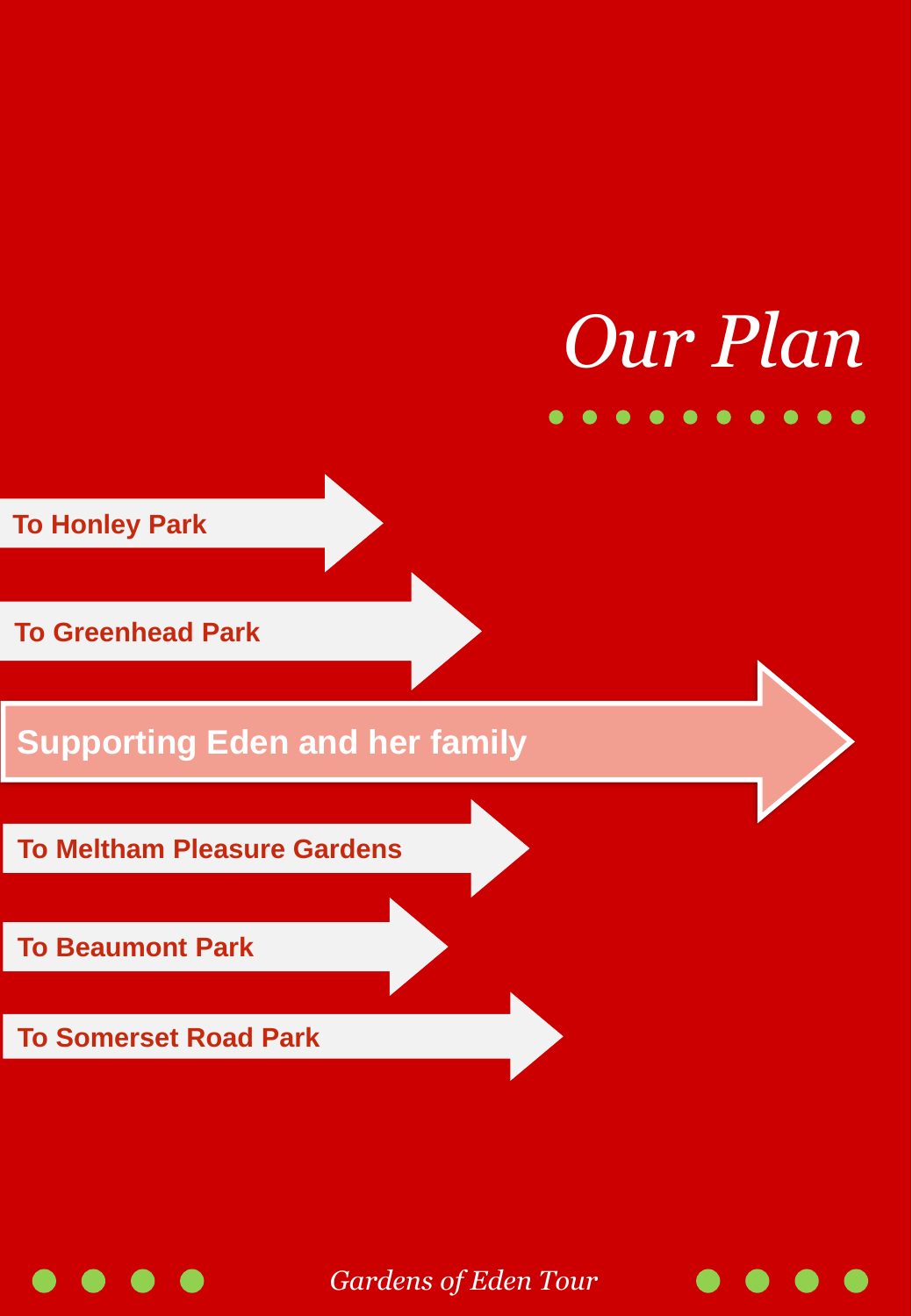

### **Meltham Pleasure Gardens <sup>5</sup>**

- 0.0 Leave the cricket club turning left on Chapelgate
- 0.1 Straight across Scholes Moor Road into Sandy Gate
- 1.0 As the road splits on different levels by the telegraph pole, keep left on the lower road.
- 1.1 At the end, turn right on Dunford Road, then veer left on Towngate following it round to the right across the zebra crossing into Victoria Street
- 1.2 At the lights, turn left past the market on Huddersfield Road
- 1.3 Fork right up Upperthong Lane by Swimbabes (extra care as no pavements)
- 1.7 Straight through the crossroads with Binns Lane and then follow the road round to the right at Upperthong sign
- 2.1 Turn left into Upperthong Town Gate (*Roving Marshal spot*)
- 2.2 Turn right at the junction onto Wickers Lane
- 2.3 Keep right at the split in the road with Dean Lane
- 2.6 As the road veers to the right, turn left on Wolfstones Road
- 2.9 Straight across the junction with Bradshaw Road on Wilshaw Mill Road
- 3.5 At the end, turn left on Wilshaw Road
- 3.8 Turn right at the junction onto Thick Hollins Road
- 4.0 As the road turns round to the left, fork right (effectively straight on) onto Acre Lane towards Meltham Mills
- 4.3 Arrive at Meltham Pleasure Gardens

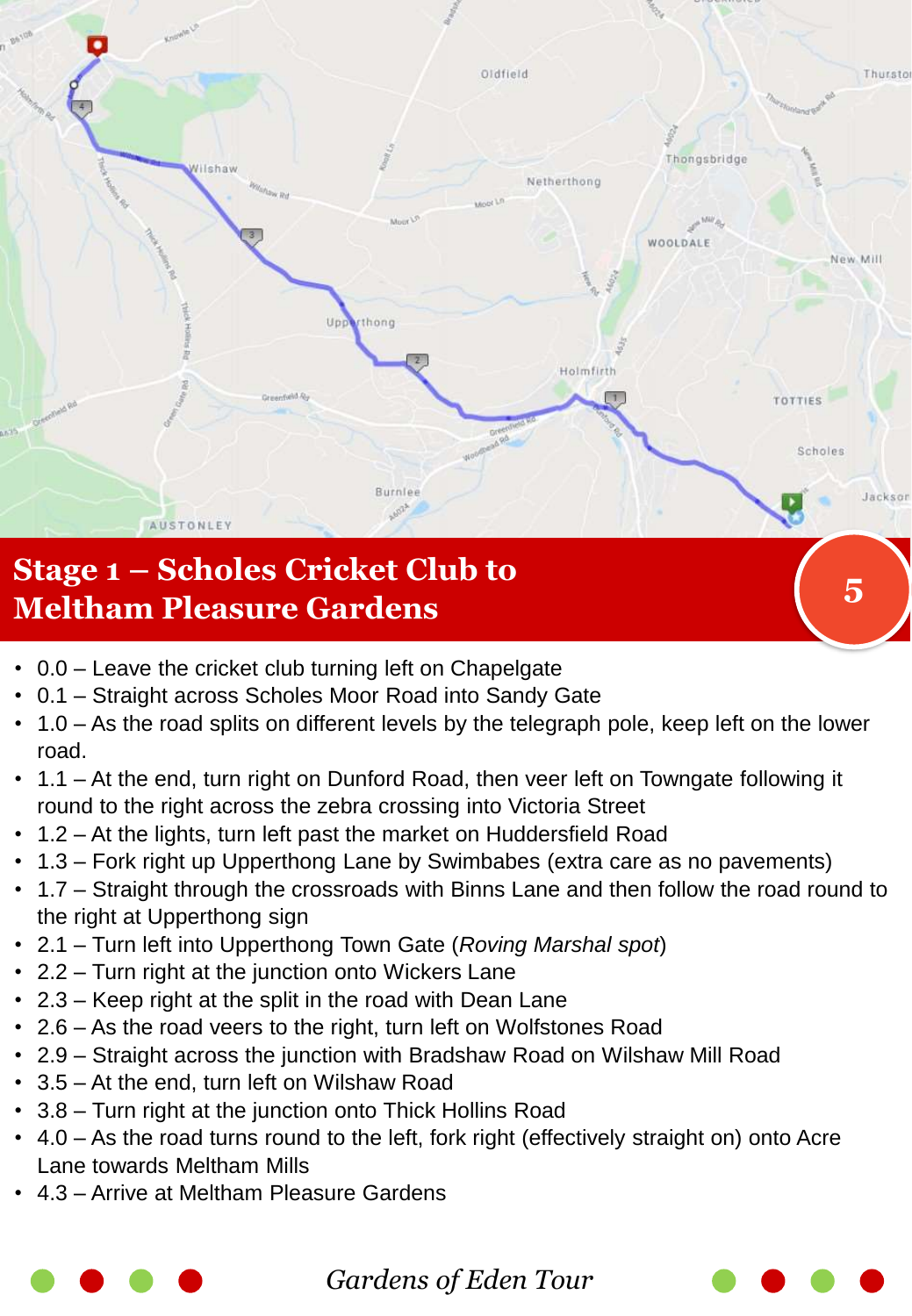

### **Stage 2 – Meltham Pleasure Gardens to Beaumont Park <sup>6</sup>**

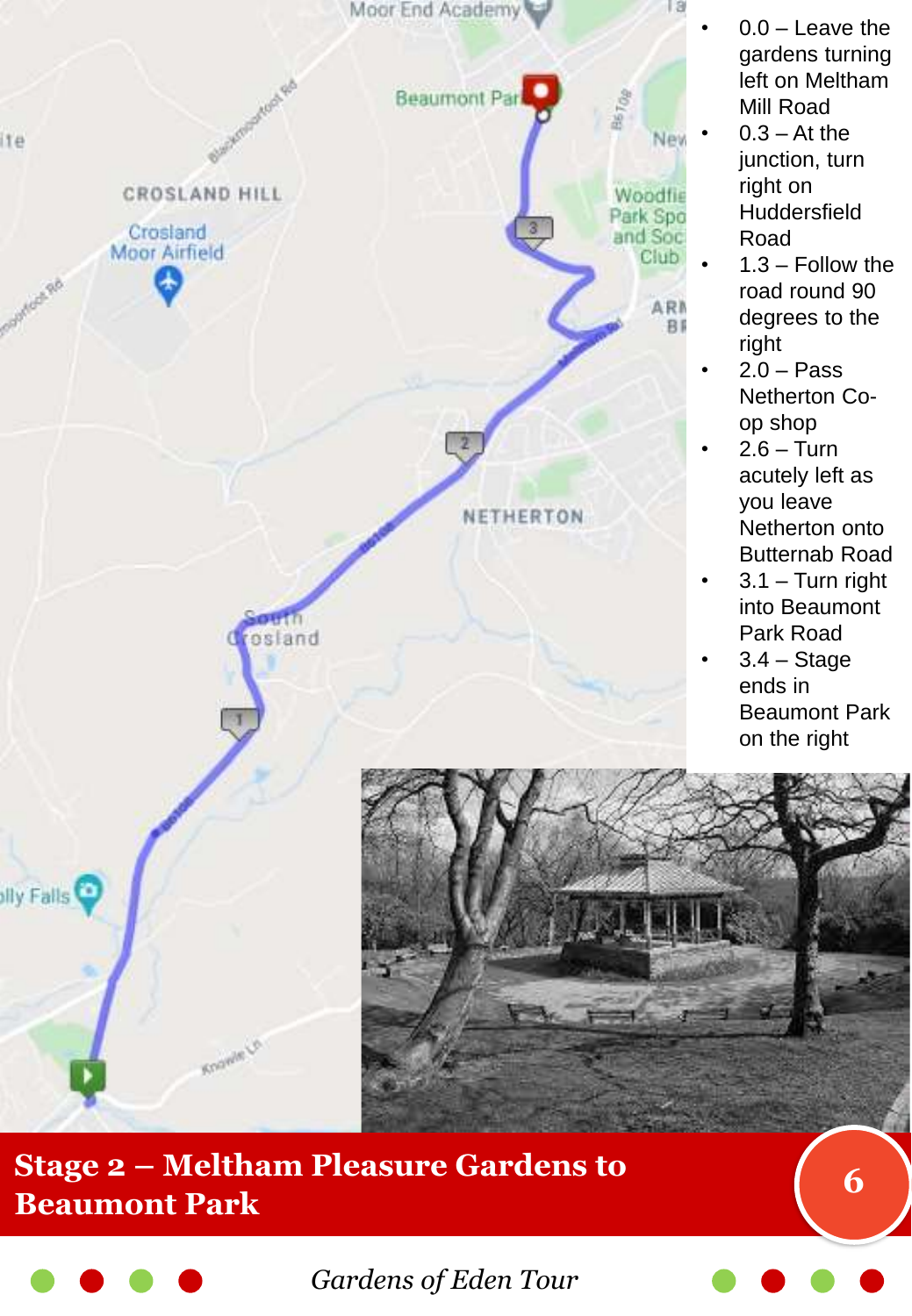- 0.0 Continue along Beaumont Park Road and take the first left on Dryclough Lane
- 0.1 Cross Straight over Woodside Road staying on Dryclough Road

Greenhead

Greenhoed Rd

Woods<sup></sup>

- 0.7 At the end, turn right on Blackmoorfoot Road
- 1.3 At the end, at the junction with Manchester Road, head straight across and down Birkhouse Lane
- 1.5 After crossing the River Colne twice, turn right at the end on Paddock Foot and then immediately left on Colne Street
- 1.6 At the top, turn right by Longley Motors in Market Street and immediately left on Gledholt Bank and head up the hill
- 2.1 Turn right ( $3<sup>rd</sup>$  exit) at the roundabout onto Park Drive South and stages end at the park entrance



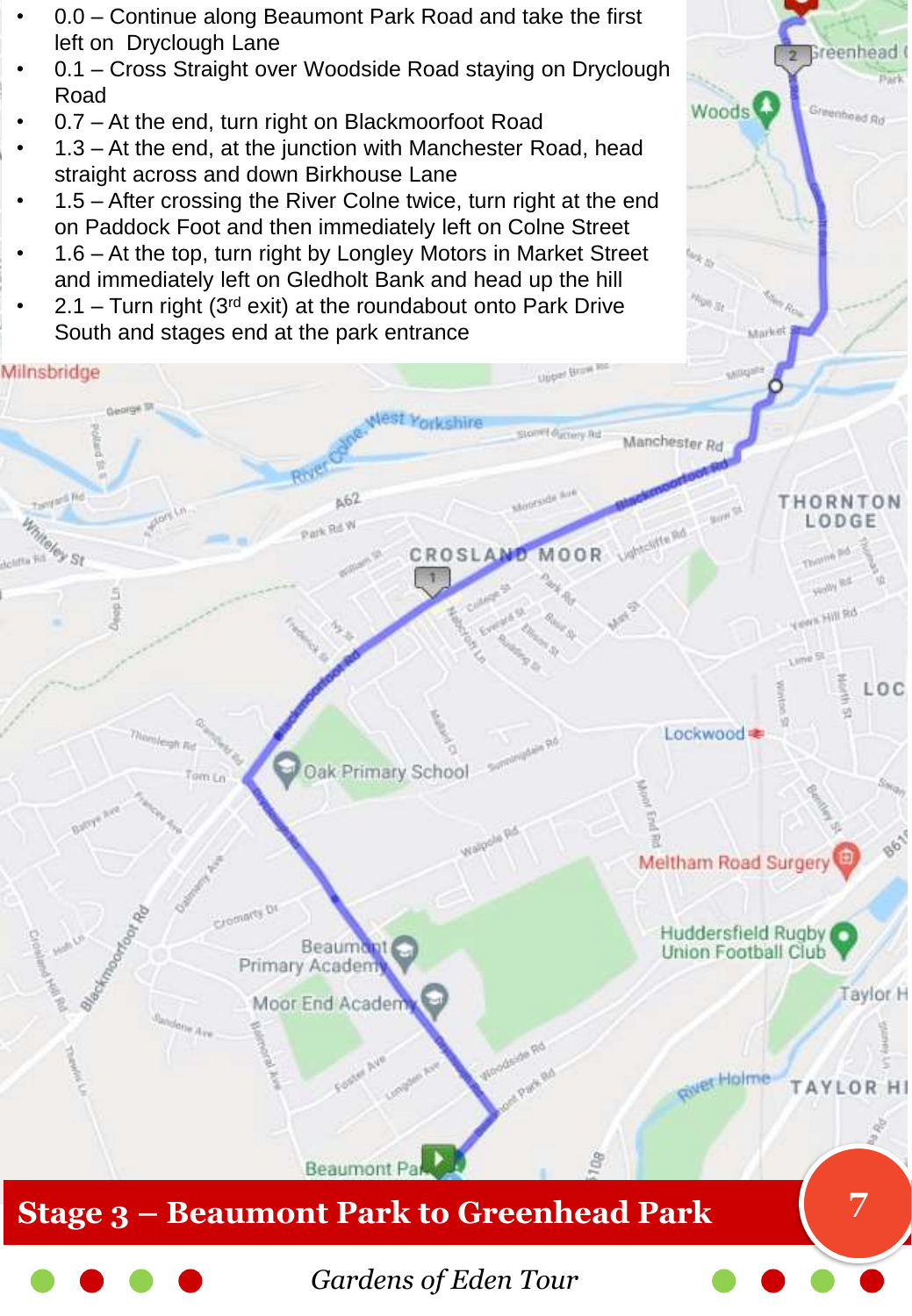

- 0.0 Head through the park following the path towards the main road through the park (see inset below)
- 0.3 Leave the park, cross over Trinity Road and go straight on down Fitzwilliam **Street**
- 0.5 Straight on  $(2^{nd}$  exit) at the mini roundabout on Fitzwilliam Street then keep left towards the Town Centre as the road bends round to the right.
- 0.7 Straight on at the lights, head under the railway and then turn left on Viaduct **Street**
- 0.8 Turn right along the ring road and then veer left at the next lights towards the gasometer onto Lower Fitzwilliam Street
- $1.0 -$  Straight on at the roundabout with Leeds Road onto Gasworks Street by the retail park
- 1.2 Straight on over St Andrews Road along Stadium Way and follow the road round to the left of the stadium
- 1.6 Stage end and Lunch Stop in the stadium car park



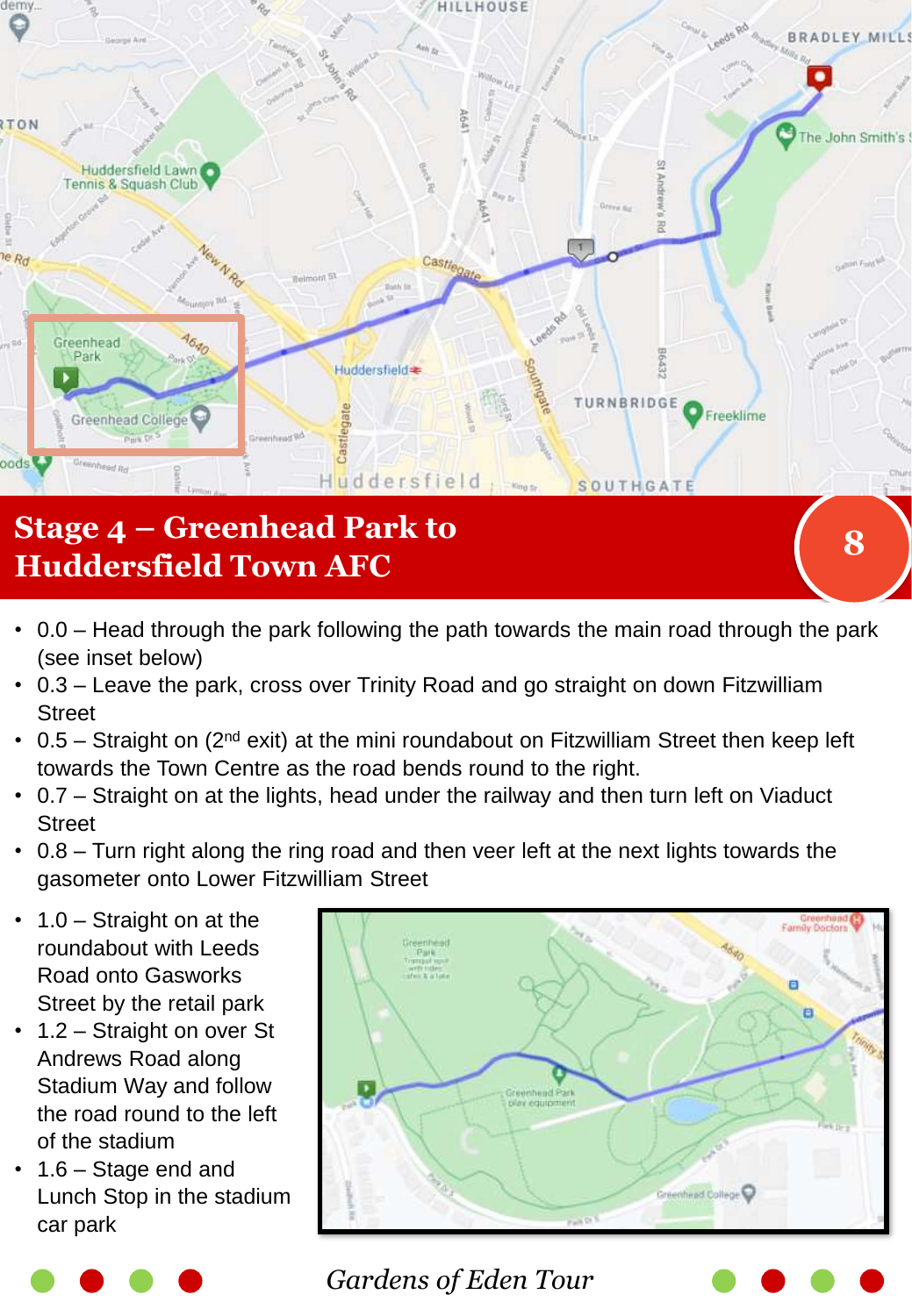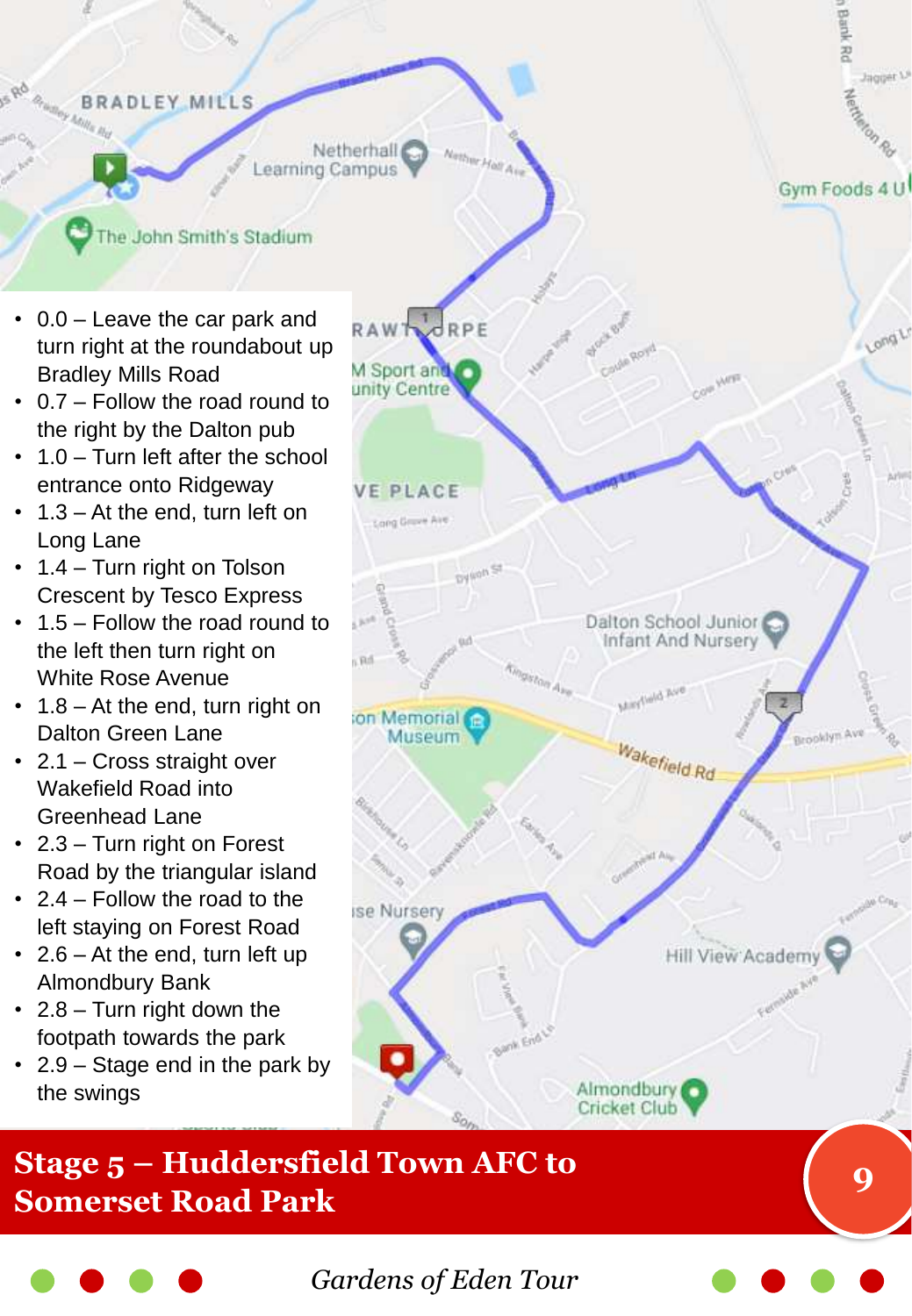- 0.0 Leave the park and turn right on Somerset Road
- 0.1 Turn left at the mini roundabout onto Longley Lane
- 0.6 Turn left on Hall Cross Road
- 0.8 At the end, turn right on Lowerhouses Lane by the general store
- 1.0 Follow the road up the hill to the left and then the right  $-$ (*extra care needed as no pavement for 200m*)
- 1.1 Turn right on Ashes Lane
- 2.0 Pass the turning with Park Lan on the right
- 2.6 Turn acutely right onto **Northgate**
- 3.5 Straight over New Mills Road by Jewson into Station Road
- 3.6 Straight on at the lights by Domino's into Eastgate and follow it round and up the hill
- 3.8 Handover in Honley Park on the left

 $\overline{\sigma}_{\!\scriptscriptstyle\beta}$ 



### **Stage 6 –Somerset Road Park to Honley Park 10**